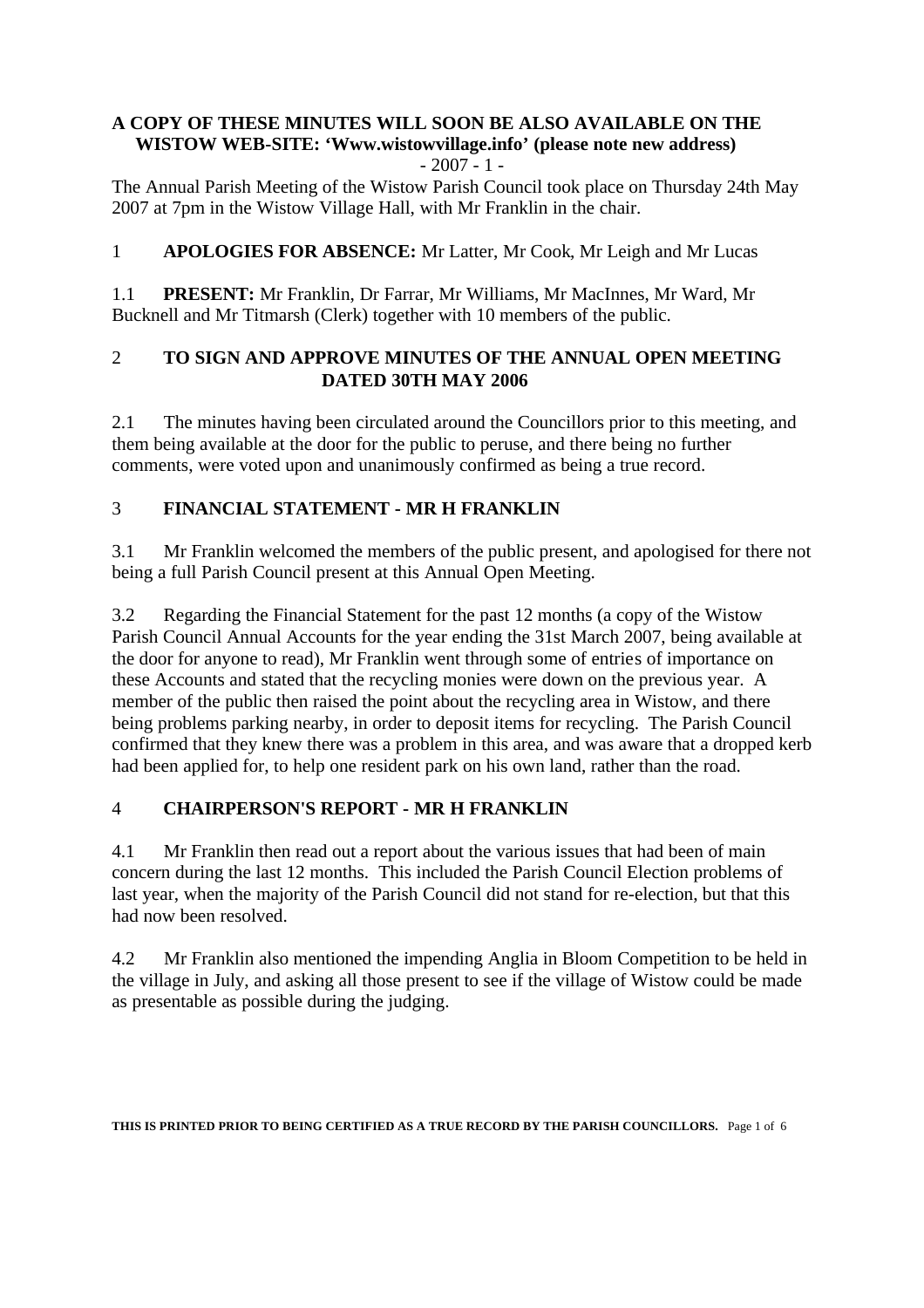4.3 Mr Franklin also stated that many of the local roads lately had been re-tarmaced, and traffic calming had been discussed many, many times in the last 12 months, but as there had been no fatalities, Wistow Parish Council had been told that any extra funding needed for any traffic calming measures was a bit unlikely at present. Many of the traffic calming measures that had been considered was heavily linked to how good surrounding street lighting in the area was.

4.4 Mr Franklin went onto say that all the issues that had been identified in the Wistow Parish Plan, was being constantly considered and discussed, and some of these had already been put into action, but the shop and post office that Wistow once had, was very unlikely to be ever reopened.

Mr MacInnes offered his apologies at this point and left the meeting at 7.20pm.

## 5 **STREETLIGHT REPORT - DR R FARRAR**

5.1 Dr Farrar read out the following report -

Action Point 3 on the Wistow Parish Plan of August 2005 was to 'identify a lighting solution which meets conflicting requirements from the village.' As the first towards this, a full survey of the Parish's streetlights has now been completed and passed onto the County Council's Lighting Department for review. Major national government consultation is currently underway to propose a new lighting strategy to meet the conflicting requirements of better street lighting whilst trying to reduce carbon emissions, save energy and reduce lighting pollution. The Parish Council is monitoring this situation as any lighting strategy for Wistow will have to fit in with these eventual guidelines. With the recent commissioning of the Wind Farm at Warboys, a grant is now available for the surrounding villages to fund environmental projects. Wistow Parish Council are now investigating the possibility of using this facility to upgrade the village streetlights to the latest energy efficient types to reduce the village's carbon footprint and save on future electricity bills.

5.2 The comment from the public present was made, that the best streetlights appeared to be in the Grove.

# 6 **PLAYGROUND REPORT - MR H FRANKLIN**

6.1 Mr Franklin stated that a Play Matting Grant had been received from Huntingdonshire District Council, and work would be done soon to renew the Play Matting under the swings in the Playing Field, with the other areas hopefully being done when finances allowed.

6.2 Mr Franklin also stated that the goal posts were broken in the Playing Field, and this was due to be repaired as soon as possible.

6.3 Mr Franklin went onto say that it was very sad to report that various picnic tables in the Playing Field had been deliberately damaged in the last year.

**THIS IS PRINTED PRIOR TO BEING CERTIFIED AS A TRUE RECORD BY THE PARISH COUNCILLORS.** Page 2 of 6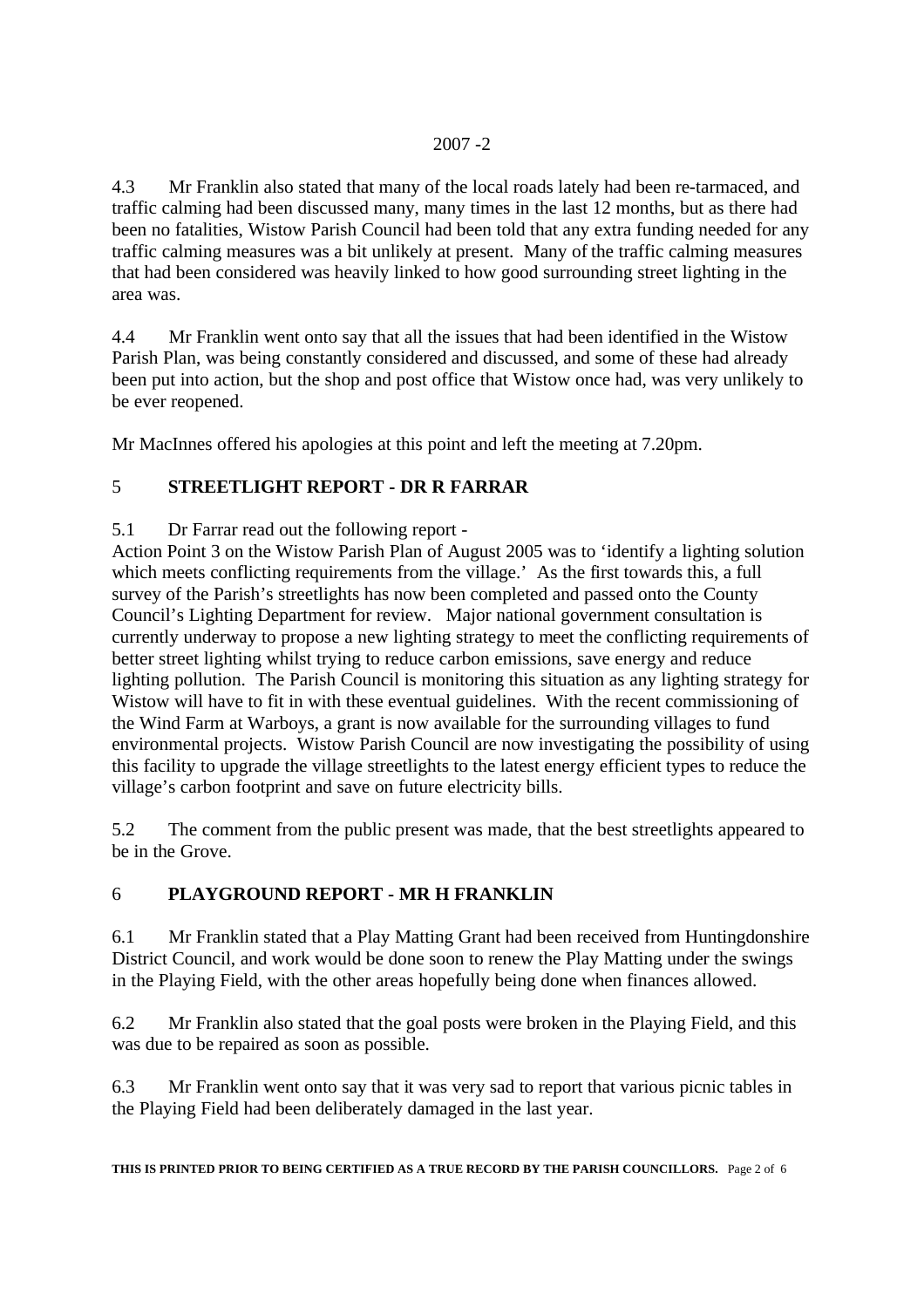6.4 Mr Franklin also went onto say that a new litter bin was being commissioned to go into the Playing Field, nearer the back fence, in the hope that this would prevent litter being thrown into the ditch there. Each Parish Councillor was taking in turns to help empty the litter bins in the Playing Field, but if any member of the Parish wished to help with this, then they would be most welcome.

6.5 A member of the public stated that there was as couple of nails in the fence in the Playing Field running by the bungalows at Oakland's Close, and also a rose bush on that fence needed constant cutting back and trimming. A local resident was currently doing this work, and it was wondered if this bush could be removed. Mr Franklin stated that he would look into these matters as soon as possible.

## 7 **CHURCH WALL REPORT - MR H FRANKLIN**

7.1 Mr Franklin stated that the Church Wall work had now completely finished, and an actual small profit had been made. The new-looking coping stones were now starting to weather in a bit.

7.2 A member of the public stated that the step by the Church Wall could be considered as unsafe, as there used to be more steps there, and that also there was a piece of steel material sticking out from where the gate used to be. The Parish Coucnil confirmed that they would look into these matters, as they had not previously been aware of them.

# 8 **ALLOTMENT REPORT - MR H FRANKLIN/ MR J LATTER**

8.1 Mr Franklin stated that the situation regarding the Allotment land was still being investigated.

## 9 **TRAFFIC & ROAD ISSUES REPORT - MR H FRANKLIN/ MR C WILLIAMS**

9.1 Mr Williams stated that a meeting took place recently of the Wistow Parish Plan Traffic Calming Group, and as already mentioned previously, street lighting was a major factor in many proposed traffic calming measures.

9.2 Mr Bucknell went onto say that another meeting was going to take place soon, with someone from the Highways Department. A further speed check had also being undertaken recently, and findings from this would be reported soon.

9.3 It was stated that many considered the new Kings Ripton traffic claming measures as dangerous, as there was still a risk of accidents there. Also, due to the amount of car parking on the road in Bridge Street, many cars in the rush hour were now using Manor Street and Parsonage Street as a 'rat run'. It was considered by many people present that police action was the only real deterrent, with regards to fines and putting points on licences. **THIS IS PRINTED PRIOR TO BEING CERTIFIED AS A TRUE RECORD BY THE PARISH COUNCILLORS.** Page 3 of 6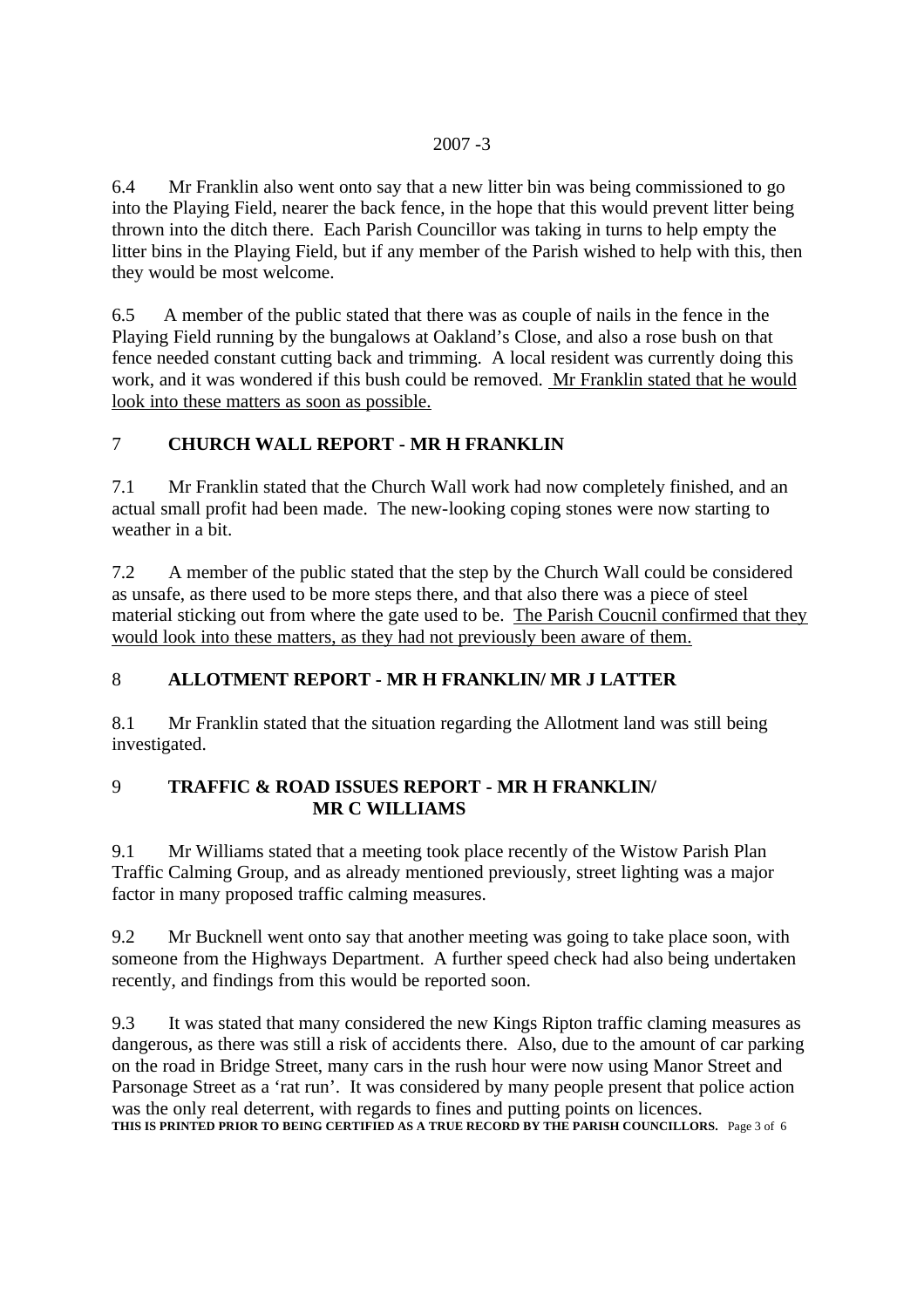9.4 It was stated that before any specific traffic calming measures were decided, a full Public Consultation process would be made.

9.5 It was also asked about the temporary Bridge posts that had appeared after a Road Traffic Accident some months ago. The Parish Council confirmed that they had been told that new Bridge posts were to be recast, but that it may take some time for this to be done.

#### 10 **PEDESTRIANS, FOOTPATHS AND COUNTRYSIDE REPORT - MR R COOK**

10.1 Mr Franklin read out Mr Cook's Report in his absence -

Regarding the public footpaths in our Parish, Mr Cook had been in touch with the County Council regarding the clean up of downed trees, barbed wire, and various grass cutting issues. A meeting was due to take place soon, with the Footpaths Commission and Mr Cook, and providing we can put everything back into order and keep within the county budget, we have their support. There was no further news as regards pedestrians ways being resurfaced, and fly tipping is still a problem, and contact is once again due to be made with the District Council about this constant issue.

10.2 A member of the public stated that 2 trees that had fallen onto a footpath recently actually was in the Broughton Parish boundary.

# 11 **VILLAGE HALL REPORT - MR C WILLIAMS/ MR C LEIGH**

11.1 Mr Williams stated that the future of the Village Hall was currently being discussed, but that the public would be consulted before any definite decision was to be made.

# 12 **YOUTH CLUB REPORT - DR R FARRAR/ MR C WILLIAMS**

12.1 Dr Farrar read out the following report -

Action point 16 on the Parish Plan was to 'set up a Youth Forum to address youth issues' and to 'identify an enthusiastic youth forum leader/ supporter'. Action point 10 on the plan was to 'seek volunteers to promote activities, sports, clubs, societies etc.'. In addition, in the youth section of the Parish Plan, there was a general desire for a Youth Club. A Youth Club had now been set up in the village and runs every Thursday evening in the Village Hall from 1800-2130. The Youth Club began on the 19th April 2007 after over £3000 in grant money was obtained by the local village children. Veronica Barker and Samantha Newton are the key leaders of the new Youth Club.

# 13 **ANY OTHER BUSINESS FROM THE PARISH**

13.1 A comment was made by a member of the Public that with regards to the Anglia in Bloom Competition, they felt that the village had deteriorated over the last couple of years, in particular leaves needed to be cleared in the autumn, in order to help the grass stay of a good quality.

**THIS IS PRINTED PRIOR TO BEING CERTIFIED AS A TRUE RECORD BY THE PARISH COUNCILLORS.** Page 4 of 6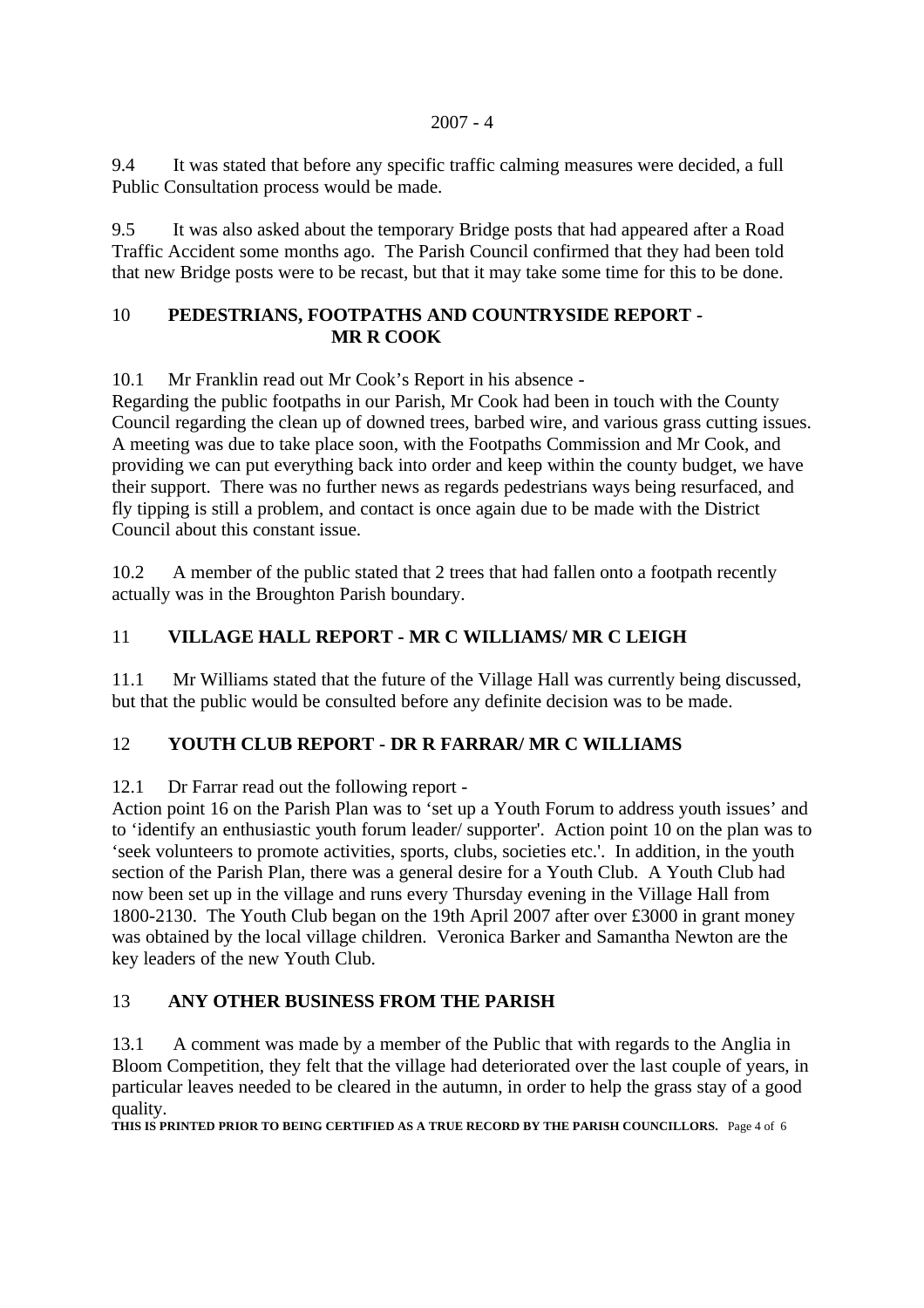#### 2007 -5

13.2 It was also asked if people's hedges could not be cut at this time, as birds were currently nesting, in particular from the 1st March to the end of July.

13.3 A comment was made that it was very disappointing that only three members of the Parish Council were present at this Annual Open Meeting.

13.4 It was asked if the litter bin by the Bus Shelter could perhaps be moved to make the Noticeboard more accessible for reading, and this was agreed to be looked into by the Parish Council, but it was uncertain whether it had a concrete base or not.

Mr Ward made his apologies at this time, and left the meeting at 7.55pm.

13.5 It was also asked why the new extra road sign at the end of Harris Lane, had not been put against the wall, and the Parish Council confirmed they was unsure why this had occurred.

13.6 A pavement was also requested along the other side of Harris Lane, and as this had not been asked for previously, and it was agreed for the Clerk to check on this possibility.

13.7 It was asked what the latest was on the new Village Sign, and Mr Franklin informed the public that funding was still being sought for this to be constructed.

13.8 It was stated that the bushes outside a property in Bridge Street, was overgrowing the road signs in that area. The hedge by Wistow Toll was also stated to be very overgrown at present, and Mr Bucknell stated that he would try to follow this matter up with Mr Lucas, the County Councillor.

13.9 A member of the Public asked if a letter could be written to Mr Richard Cracknell's widow offering her the Parish Council's condolences, and asking if a possible gift or tree planting could be suggested, as a kind of memorial to Mr Cracknell, who had done a lot of work for the Parish over many years. It was agreed that this would be most fitting, and for contact to be made with Mrs Cracknell about this.

13.10 It was asked what the latest situation was regarding the Flagpole, proposed to go in the village Churchyard. The public were advised that a Faculty was still awaited from the Ely Diocese, so that this could be erected. Thanks was made to the member of the public who was responsible for the upkeep of the Church Clock, but it was admitted that sometimes professional help was also needed to keep it fully functional. It was stated that Grant Monies were sometimes available for this kind of maintenance cost, if the Parochial Church Council asked for it.

13.11 It was stated that on the road to the Broughton/ Upwood Crossroad's, some reflectors that were on the Bridge there, were now missing. Mr Bucknell agreed to follow this matter up, as it may actually be in the Broughton Parish.

**THIS IS PRINTED PRIOR TO BEING CERTIFIED AS A TRUE RECORD BY THE PARISH COUNCILLORS.** Page 5 of 6